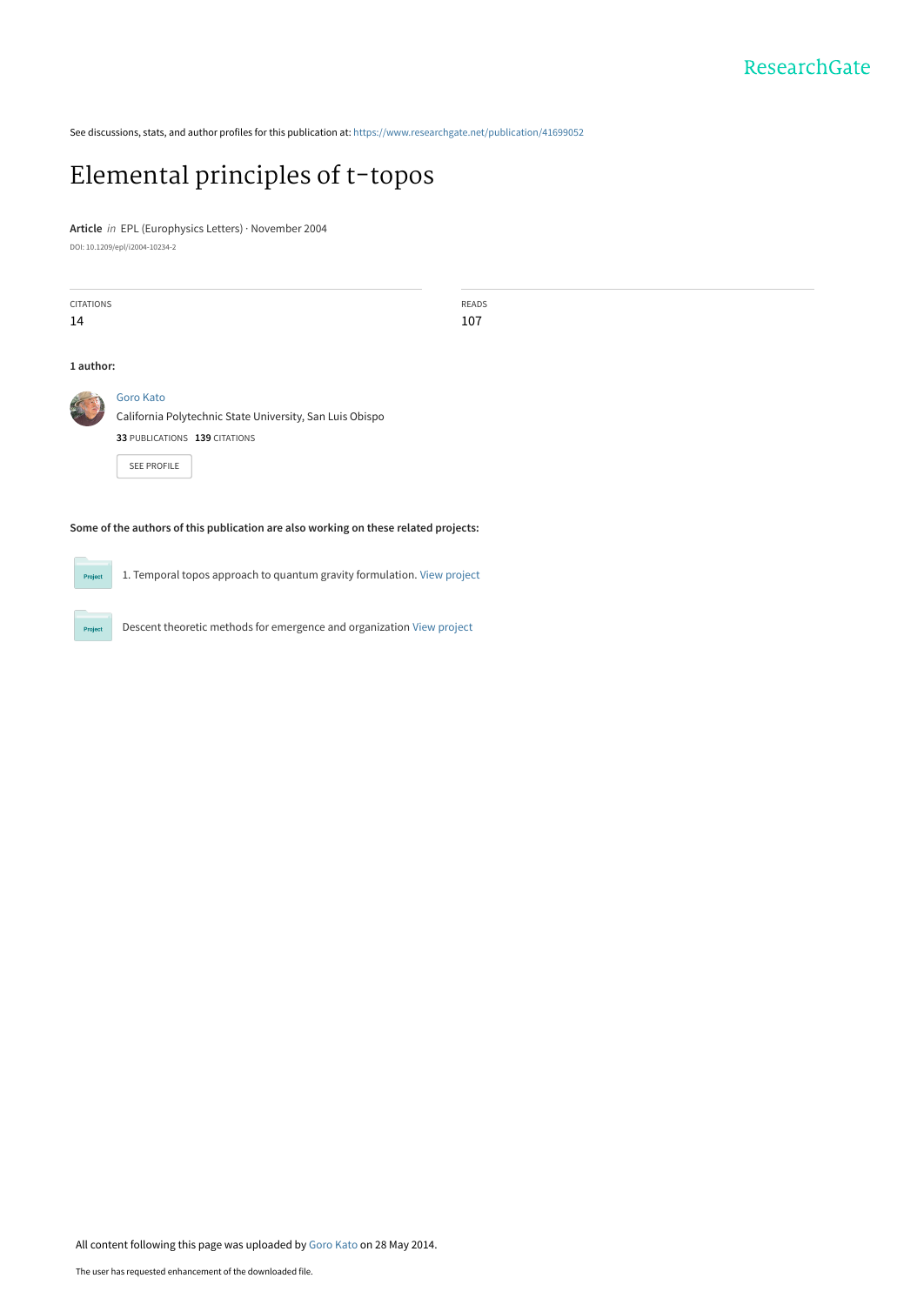## **Elemental principles of** t**-topos**

G. KATO

PACS. 03.65.Ud – Entanglement and quantum nonlocality (*e.g.* EPR paradox, Bell's inequalities, GHZ states, etc.).

PACS. 03.65.Ta – Foundations of quantum mechanics; measurement theory.

PACS. 04.20.Cv – Fundamental problems and general formalism.

**Abstract.** – In this paper, a sheaf-theoretic approach toward fundamental problems in quantum physics is made. For example, the particle-wave duality depends upon whether or not a presheaf is evaluated at a specified object. The *t*-*topos* theoretic interpretations of *doubleslit interference, uncertainty principle(s)*, and the *EPR-type non-locality* are given. As will be explained, there are more than one type of uncertainty principle: the *absolute* uncertainty principle coming from the direct limit object corresponding to the refinements of coverings, the uncertainty coming from a *micromorphism* of shortest observable states, and the uncertainty of the observation image. A sheaf theoretic approach for quantum gravity has been made by Isham-Butterfield in (*Found. Phys.*, **30** (2000) 1707), and by Raptis based on abstract differential geometry in MALLIOS A. and RAPTIS I., *Int. J. Theor. Phys.*, **41** (2002),  $q\text{r}-q\text{c}/0110033$ ; Mallios A., *Remarks on "singularities"* (2002) qr-qc/0202028; Mallios A. and RAPTIS I., *Int. J. Theor. Phys.*,  $42$  (2003) 1479,  $q\text{r}-q\text{c}/0209048$ . See also the preprint by REQUARDT M., *The translocal depth-structure of space-time, Connes' "Points, Speaking to Each Other", and the (complex) structure of quantum theory*, for another approach relevant to ours. Special axioms of t-topos formulation are: i) the usual linear-time concept is interpreted as the image of the presheaf (associated with time) evaluated at an object of a *t*-*site* (*i.e.*, a category with a *Grothendieck topology*). And an object of this t-site, which is said to be a *generalized time period*, may be regarded as a hidden variable and ii) every object (in a *particle ur-state*) of microcosm (or of macrocosm) is regarded as the microcosm (or macrocosm) component of a product category for a presheaf evaluated at an object in the *t*-*site*. The fundamental category  $\hat{S}$  is defined as the category of  $\prod_{\alpha \in \Delta} C_{\alpha}$ -valued presheaves on the *t-site S*, where  $\Delta$  is an index set. The study of topological properties of *S* with respect to the nature of multi-valued presheaves is left for future study on the *t*-*topos* version of relativity (see Kato G., *On t.g. Principles of relativistic t-topos*, in preparation; GUTS A. K. and GRINKEVICH E. B., *Toposes in General Theory of Relativity* (1996), arXiv:gr-qc/9610073, 31). We let *C*<sup>1</sup> and *C*<sup>2</sup> be microcosm and macrocosm discrete categories, respectively, in what will follow. For further development see also Kato G., *Presheafification of Matter, Space and Time*, *International Workshop on Topos and Theoretical Physics, July 2003, Imperial College* (invited talk, 2003).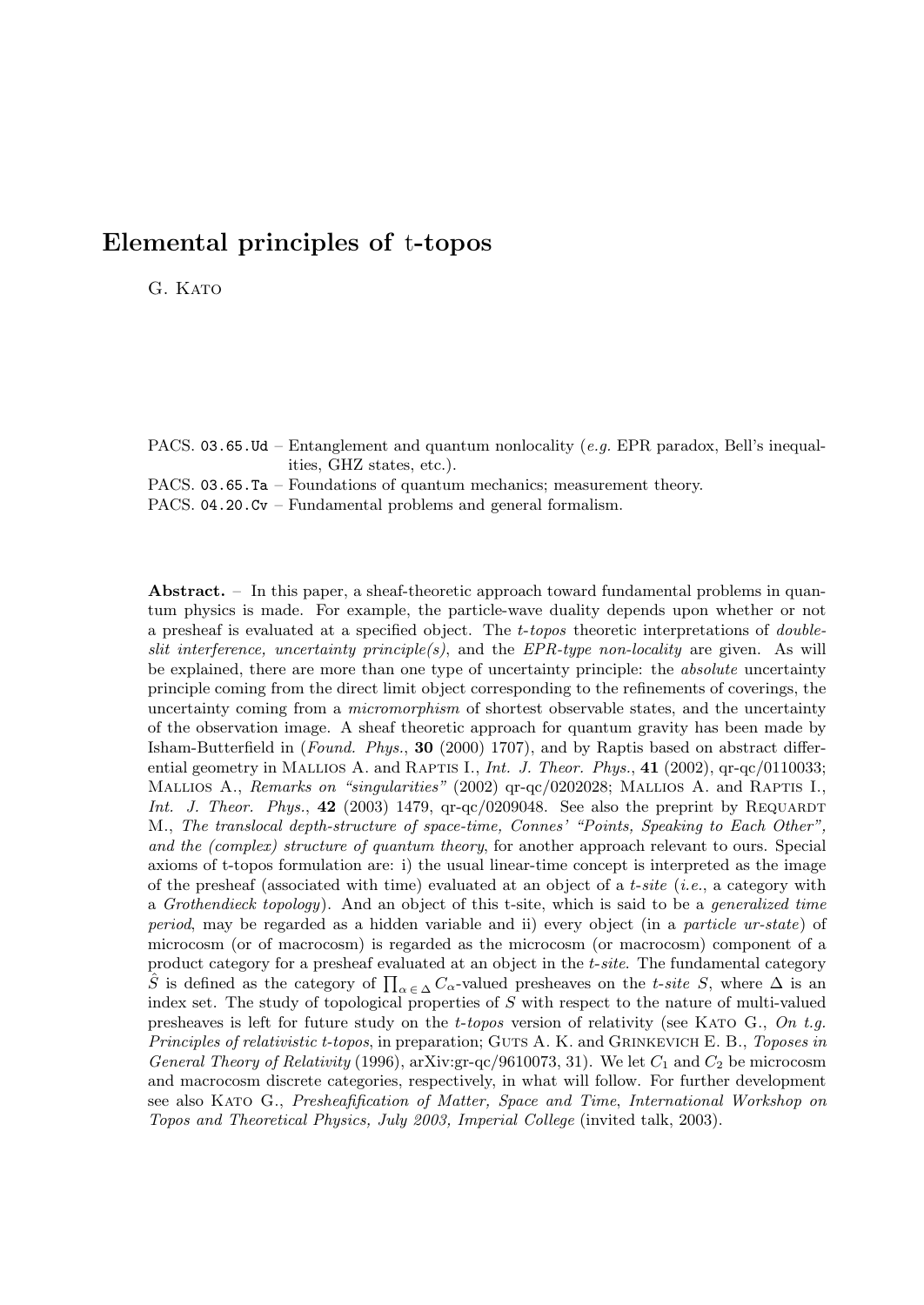*Basic definitions. –* For t-topos theory, the notion of a t-site plays the role of hidden variables. More conditions will be added to the site when the further applications in [1] are made. For the concept of a Grothendieck topology, see [2–4] or [5].

*Definition 1.1* . Let S be a site, namely, a category with a Grothendieck topology and let  $\hat{S}$  be the category of presheaves from  $S$  to the product category  $\prod_{\alpha \in \Delta} C_{\alpha}$ . That is,  $\hat{S} = (\prod_{\alpha \in \Delta} C_{\alpha})^{S^{\text{opp}}}$ , where  $S^{\text{opp}}$  is the dual category of S. Then site  $S$  is said to be a *temporal site* or simply *t-site* when S is used in this context. Category  $\hat{S}$  is said to be a t-*topos* or *temporal topos*. We sometimes call an object of Sˆ an *entity*.

*Remarks 1.2* . i) See [3] or [5] for Grothendieck topologies which is sufficient for t-topos theory.

ii) For an object F in  $\hat{S}$ , which we write as  $F \in Ob(\hat{S})$  and for an object V in S, *i.e.*,  $V \in Ob(S), F(V)$  is an object in  $\prod_{\alpha \in \Delta} C_{\alpha}$ . Namely,

$$
F(V) = (F(V)_{\alpha})_{\alpha \in \Delta},
$$

where  $F(V)_{\alpha}$  is the  $\alpha$ -th component of  $F(V)$ . We also say that  $F(V)$  is the *manifestation* of  $F$  at the generalized time period  $V$ .

*Definition 1.3* . Let F be an object of Sˆ. *The state of* F *during a generalized time period* W, namely, an object of S, is defined by the pair  $(F, W) = F(W)$ . Then F is said to be *manifested* during W. When a generalized time period is *not given*, F is said to be in a *pre-state* or in an *unmanifested state*. (See *Note 1.4* below.) For a specified object V , the object  $F(V)$  is said to be in the *particle ur-state* of F over the generalized time period V, and when one object in the t-site is not specified for F, then F is said to be in a *wave ur-state* of F and sometimes denoted as  $\{F(W)\}_{W\in Ob(S)}$  or  $F(-)$ .

*Definition 1.4* . An *observation* of an object m of  $\hat{S}$  by another object P of  $\hat{S}$  in a nondiscrete category  $C_{\alpha}$ ,  $\alpha \in \Delta$ , *over a generalized time period* V is a natural transformation s over V. Namely, the morphism in  $C_{\alpha}$ 

$$
s_V: m(V) \longrightarrow P(V) \tag{1}
$$

is said to be an observation of  $m$  by  $P$  during the generalized time period  $V$ . If such a natural transformation s over a specified object V of t-site exists, then m is said to be *observable or measurable by* P *during the generalized time period* V . We may also say that m *interacts* with P if there exists such a natural transformation from  $m$  to P over some generalized time period. Notice that when  $m$  is measured,  $m$  needs to be in a particle ur-state since an object in S must be specified for the natural transformation in (1).

*Note 1.4* When an object m of  $\hat{S}$  is not observed, not only m is in the wave ur-state, *i.e.*,  $\{m(V)\}\$ in Definition 1.3, but also (we will be more precise in Definitions 2.1 and 2.2) m may be considered as the totality of decomposed subobjects of  $m$  which are to be evaluated at unspecified objects of S. It may be most appropriate to consider an unobserved object m to be simply presheaf " $m$ ".

*Note 1.5*. Let  $\{V_i \rightarrow V\}$  be a covering of V and let  $\{V_{i \leftarrow j} \rightarrow V_i\}$  be a covering of  $V_i$ as in [2–6] or [7]. Then by composing covering morphisms,  ${V_{i \leftarrow j \rightarrow V}}$  is a covering of V. Similarly, by composing further, one gets a covering  ${V_{k \leftarrow j \leftarrow i} \rightarrow V}$  of V. Then, consider the *inverse limit covering*

$$
\left\{ \lim_{\leftarrow} V_{\dots \leftarrow k \leftarrow j \leftarrow i} \longrightarrow V \right\} \right\}
$$
 (2)

of  $V$ . In the next section, we will need this notion.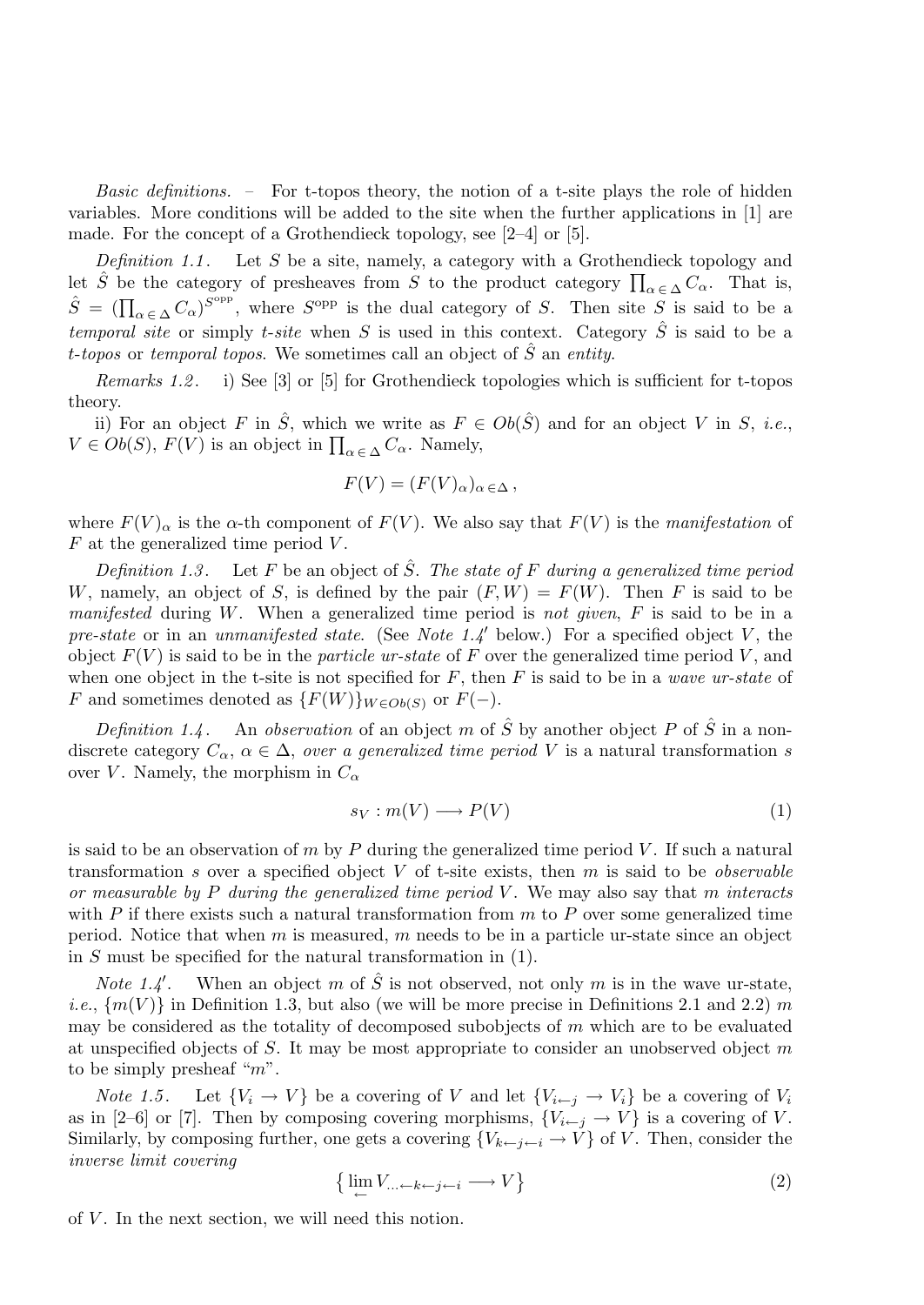*Definition* 1.6. Let  $C_1$  be the microcosm discrete category. That is, an object of  $C_1$  is a particle in microcosm, and as a category,  $C_1$  is discrete, namely, no morphisms exist except identity morphisms.

*Note 1.7*. The topos approach in [8] and [9] by Butterfield-Isham can be interpreted in terms of t-topos as follows. First, we will explain the basic method in [8] and [9]: Let S be the state space and let A be a physical quantity and let  $\overline{A}$  be a real-valued function representing A as in [8]. Then the *functional composition principle* (referred to as *FUNC* in [8] and [9]) is the commutative diagram

$$
H \xrightarrow{V} R
$$
  

$$
\downarrow \qquad \downarrow
$$
  

$$
H \xrightarrow{V} R
$$

where the left-hand side vertical morphism  $\tilde{h}: H \to H$  on the Hilbert space H is induced by a function  $h: R \to R$  on real numbers. That is, for the value  $V(\hat{A})$  of the physical quantity A represented by the operator A, we have  $V(h(A)) = h(V(A))$  which is the commutativity of the above diagram. The Butterfield-Isham topos theory interprets this commutative diagram as follows: Regarding the valuation V as a natural transformation  $\gamma$  from a terminal object 1 to an object X in the topos of presheaves, for  $\hat{f}: \hat{B} \to \hat{A}$  in the category of all bounded self-adjoint operators, we first have  $X(f) : X(A) \to X(B)$ , and  $\gamma_A$  in  $X(A)$  and  $\gamma_B$  in  $X(B)$ , since  $\gamma$  is a natural transformation from 1 to X. Here we make the following interpretation of  $\gamma_A$  as a morphism from A to X using Yoneda Lemma. Then the Kochen-Specker Theorem states that *such a global section* γ *does not exist to satisfy the commutative diagram*

$$
X = X
$$
  
\n
$$
\uparrow \qquad \uparrow
$$
  
\n
$$
\hat{B} \xrightarrow{\hat{f}} \hat{A}
$$

where the vertical morphisms are  $\gamma_A$  and  $\gamma_B$ . Namely,  $\gamma_B = \gamma_A \circ f$ , *i.e.*,  $X(f)(\gamma_A) = \gamma_B$ , the *matching condition* in [8,9]. In terms of t-topos, the value  $V^s(A)$  of A at a state  $s \in S$ corresponds to  $m(V)$  over  $V \in Ob(S)$ , where  $m \in Ob(S)$ . Suppose that usual linear time  $\tau(V)$ precedes  $\tau(U)$ . And let  $g: V \to U$  be the associated morphism in the t-site S. (See [10] for the associated morphism induced by the linear ordering on  $\tau$ .) Then, the t-topos version of Kochen-Specker Theorem states that *there does not exist a natural transformation* s *over the t-site* S *(itself ) making the diagram*

$$
m(V) \leftarrow \begin{array}{c} m(g) \\ \downarrow \\ \downarrow \end{array} \quad m(U)
$$
  

$$
P(V) \leftarrow \begin{array}{c} P(g) \\ \downarrow \end{array} \quad P(U)
$$

*commutative*, where the left-hand side vertical morphism is  $s_V$  and the right-hand side vertical morphism is  $s_U$  as in Definition 1.4. Note that such a globally defined natural transformation s (which is  $\gamma$  in Butterfield-Isham) from m to P is defined for the entire objects of S (a global section from 1 to  $X$ ). As for t-topos, the definition of an observation is defined for a specified object of  $S$  as in Definition 1.4.

*Note 1.8*. Every object in  $C_1$  is the  $C_1$ -component of a presheaf in  $\ddot{S}$  evaluated at a generalized time period in the t-site S. For example, if  $\underline{e}$  is a particle in  $C_1$ , then there exists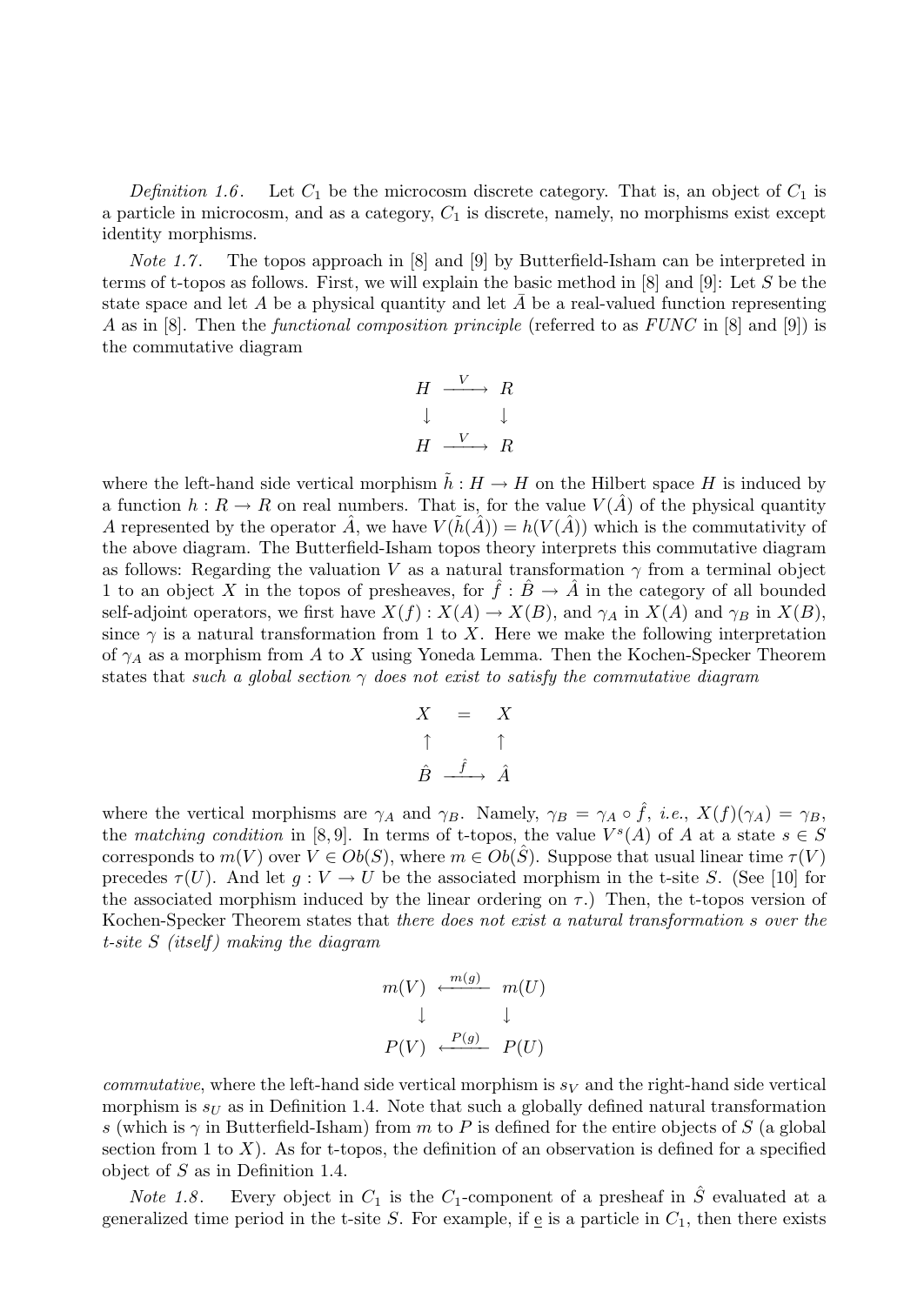an associated presheaf e in  $\hat{S}$  such that for an object V in the t-site S, we have  $e = e(V)$ , which is determining the (particle ur-) state of e for e. Then the particle e is said to be *presheafified* by a presheaf  $e$  in  $S$ .

*Remark 1.9.* Let  $\underline{e}$  be any object in  $C_1$ . For example,  $\underline{e}$  can be an electron. For a particle  $e$  in  $C_1$ , the position and time x and t are associated locally. As is mentioned in Note 1.8, we presheafify <u>e</u> as  $\underline{e} = e(V)$  in  $C_1$ , where  $e \in Ob(S)$  and  $V \in Ob(S)$ . We will presheafify the position by presheaf  $\kappa$  and time by presheaf  $\tau$  defined over the same object V in the third section, so that  $(\kappa(V), \tau(V))$  plays a local coordinate system of  $e(V)$ .

*Definition 1.10*. Let  $m_1, m_2, \ldots, m_r$  be objects of  $\hat{S}$ . If the r-tuple  $(m_1, m_2, \ldots, m_r)$  can be considered as one object of  $\hat{S}$  over a subsite, then objects  $m_1, m_2, \ldots, m_r$  are said to be *ur-entangled* (or *ur-correlated*). See [11] for the application to the EPR-type non-locality.

*Sheaf-theoretic methods for non-locality and sub-Planck region.* – Let m and m' be the presheaves associated with m and m' and let  $(\kappa, \tau)$  be the associated sheaves to space and time to m. Suppose that m and m' are ur-entangled as defined in Definition 1.10. Furthermore, assume that  $m(V)$  and  $m'(V)$  are physically a distance apart (for the same object V), *e.g.*, 11 kilometers apart. Then the space-time  $(\kappa(V), \tau(V))$  of  $m(V)$  does not contain  $m'(V)$ , if necessary by taking  $V$  "small" enough in the sense of a covering. That is, space-time presheaves are associated with m in  $\hat{S}$ . Namely,  $(\kappa, \tau)$  should be denoted as  $(\kappa_m, \tau_m)$ , see also [11].

*Definition 2.1*. Let M be a matter in the macrocosm discrete category  $C_2$ . Let m be the associated presheaf to M. Then a finite direct sum of presheaves  $\sum_{\lambda \in \Lambda} m_{\lambda}$  of m is said to be a *uniform quantum decomposition* of m with respect to a covering  $\{V_{\lambda} \to V\}$  of a generalized time period V if each  $m_\lambda$  is an object of  $\hat{S}$  so that  $m_\lambda(V_\lambda)$  may be an object of  $C_1$ , and  $\sum_{\lambda \in \Lambda} m_{\lambda}(V_{\lambda}) = m(V)$ . See [10] for the notion of a sub-Planck decomposition.

*Remark 2.2* . A short remark on Double-Slit Interference may be appropriate, see [12] for details. Suppose that an electron  $\underline{e}$  is fired at a certain time. In terms of t-topos,  $\underline{e} = e(V)$  is fired at  $(\kappa(V), \tau(V))$ , where  $e, \kappa$ , and  $\tau$  are associated presheaves to the electron e, space and time. Assume also that two slits are appropriately narrow and the spacing between the slits is much larger than the width of the slit. Let  $(\kappa(U), \tau(U))$  be the position and the time when the electron hits the screen, inducing a morphism  $g: V \to U$ . For the two slits, let W and W' be the associated objects of the t-site S for which  $(\kappa(W), \tau(W))$  and  $(\kappa(W'), \tau(W'))$  would be the corresponding slits that  $\underline{e}$  would go through. Without an observation at either one of the slits, there are two objects, *i.e.*,  $W$  and  $W'$ , in  $S$ . Hence, by Definition 1.3,  $e$  remains to be in a wave ur-state. In the case where there is no mask between the screen and an electron gun, one needs to consider not only via W and W', but also all the factorizations of  $g: V \to U$ . Then e is in the wave ur-state  $e({g : V \to U})$ , where  ${g : V \to U} = {W \in Ob(S) : g = f \circ h}$ , where  $f: V \to W$  and  $h: W \to U$ , see [12] for details.

*Remark 2.3*. One can choose a covering  $\{V_i \to V\}$  and another covering  $\{V_{i \leftarrow j \to V\}}$  as in Note 1.5, so that  $m(V_i)$  and  $m(V_{i\leftarrow j})$  may belong to  $C_1$  and the Planck scale category  $C_{\text{Pl}}$ , respectively.

*Remark 2.4*. First note, for example, when we consider the  $C_1$ -components of  $m(V)$  and  $P(V)$  in Definition 1.4, such a morphism as  $s_V$  in (1) belongs to a non-discrete category  $C_{\alpha}$ . However, in the following, we simply say that  $s_V$  is an observation of  $m(V)$  by  $P(V)$  in  $C_1$ . An  $\hat{S}$ -theoretic interpretation of an observation of an electron by an observer is the following. Let e be the presheaf in  $\hat{S}$  corresponding to an electron  $\underline{e}$ . Let P be an observer, *i.e.*, an object of  $\hat{S}$  and let V be an generalized time period. As defined in Definition 1.4, an observation of e by P is a natural transformation  $s_V$  from e to P over  $V \in Ob(S)$ .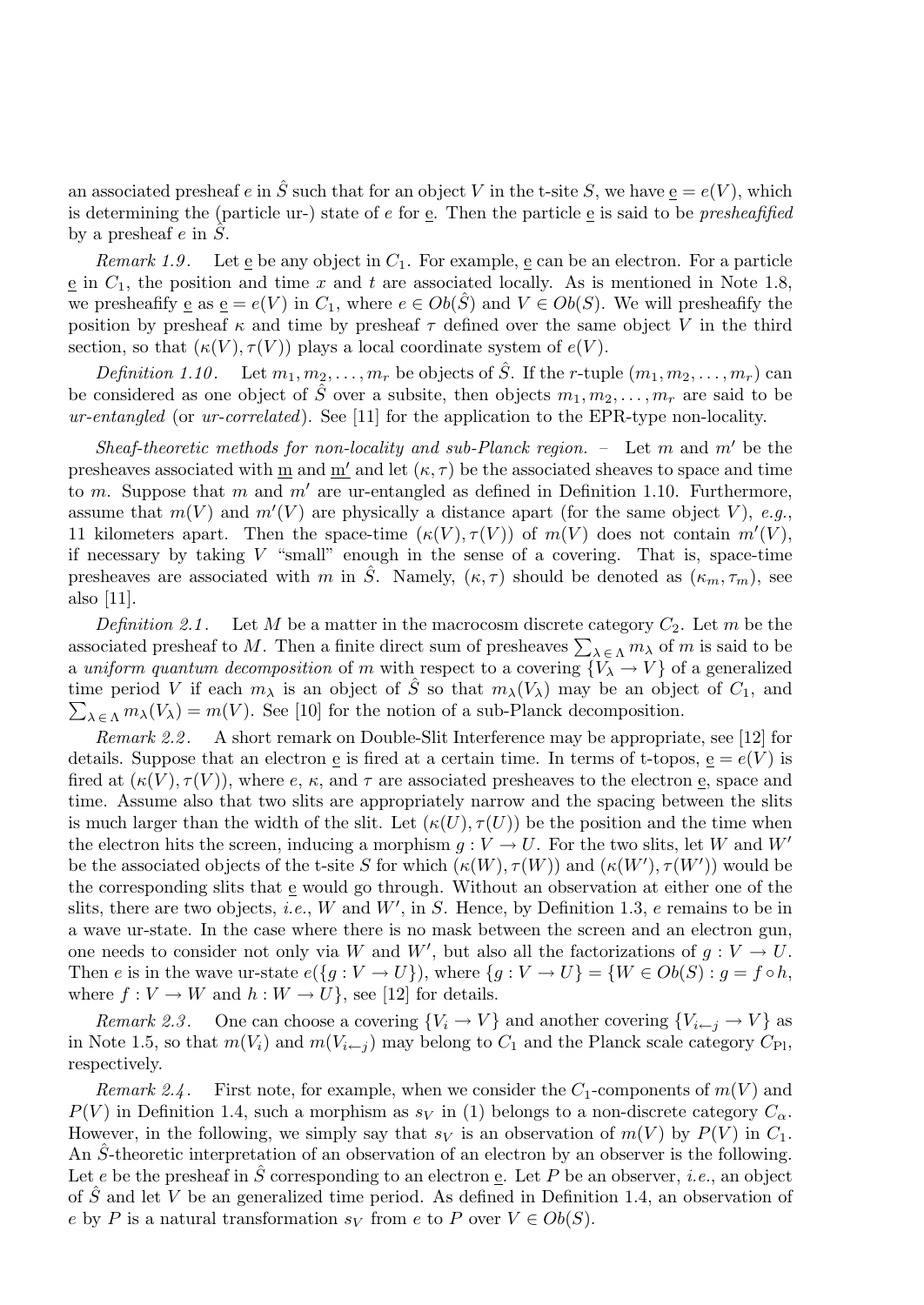*Remark 2.5 (Uncertainty principles).* Suppose time  $\tau(V)$  precedes  $\tau(U)$  inducing a morphism  $V \stackrel{\varepsilon}{\rightarrow} U$  as in Note 1.7. We define the notion of a micromorphism as follows: the morphism  $V \stackrel{\varepsilon}{\rightarrow} U$  is said to be a *micromorphism* if the morphism  $\varepsilon$  can not be factored as  $\varepsilon = \beta \circ \alpha$ , where  $\alpha : V \to W$  and  $\beta : W \to U$  and so that  $\tau(V)$  may precede  $\tau(W)$  which precedes  $\tau(U)$ . For a general morphism  $g: V \to U$ , one can consider a micro-decomposition of g as follows:  $g = g_n \circ \dots \circ g_0$  and each  $g_j : V_{j-1} \to V_j$  is a micromorphism. A consequence of a micromorphism  $V \stackrel{\varepsilon}{\rightarrow} U$  is that it is impossible to observe a particle (presheaf) between  $\tau(V)$  and  $\tau(U)$  by the definition. Consequently, the position of *particle* m between  $\tau(V)$  and  $\tau(U)$  cannot be known (observed). Since  $\kappa$  and  $\tau$  are ur-entangled, we also obtain the uncertainty in position as well. (See the following third section and [10], and [4] for the relativistic version.) The above uncertainty corresponds to the usual Heisenberg uncertainty principle in the following sense. For a micromorphism  $V \stackrel{\varepsilon}{\to} U$ , the difference in position  $\kappa(U) - \kappa(V)$ *times* the difference in momentum  $p(U) - p(V)$  is not less than  $\hbar$ , where p is the presheaf associated with momentum.

There is another uncertainty principle that is absolute in nature. Since we have replaced the notion of a set theoretic point with the notion of an object of a category, we have a finite value of the direct limit over coverings  $\lim_{\epsilon \to 0} \tau(V_{... \epsilon, j \epsilon, i})$ . (Note that it is not the inverse limit since a presheaf is contravariant.) Similarly, we have the absolute uncertainty for position sheaf. This material is expected to be expanded in a forthcoming paper [1].

*Remark 2.6 (Definition 1.10 and the EPR)*. Let e and e' be entangled electrons, and let e and e' be the associated presheaves which are ur-entangled. Namely, the pair  $(e, e')$  is an object of  $\hat{S}$  satisfying  $\underline{e} = e(V)$  and  $\underline{e}' = e'(V)$  for the common object V in a subsite as in Definition 1.10. Then  $e^* = (e, e') \in Ob(\hat{S})$ . For a specified generalized time period V, we have objects  $e(V)$  and  $e'(V)$ . That is, the states of  $\underline{e}$  and  $\underline{e}'$  are determined by the generalized time period V and are independent of the physical distance between  $e(V)$  and  $e'(V)$  in  $C_2$ . When e is observed or measured by P in the sense of Definition 1.4, there is a morphism  $s_V : e(V) \to P(V)$  for some V in S. This V determining the state of the object e simultaneously determines the state of  $e'$  in the sense of Definition 1.10, see [11] for the full-length description of this topic.

## *Sheafification of space and time.*

*Axiom 3.1 (Interpretation of the physical time as a sheaf )*. As in Remark 1.9, we have already noted that the physical time depends upon generalized time. That is, we hypothesize that  $\tau$  is an object of  $\tilde{S}$  so that  $\tau(V)$  is the (local) physical time. Then by this definition of the usual physical time, time is of local nature in the sense that for any object V of t-site  $S, \tau(V)$ may exist only locally and may not be globally extended. (See the first paragraph of the second section.) For the dependency of  $\tau$  on a (ur-)particle is a consequence of (ur-)entanglement as we noted earlier.

*Axiom 3.2 (Interpretation of the physical space as a sheaf)*. Let  $\kappa$  be the sheaf associated with the physical space with dimension d. That is, for an object V of S,  $\kappa(V)$  is the local physical space in  $C_1$  (or in  $C_2$ ) of dimension d. Then decompose  $\kappa(V)$  as  $\kappa(V) = (\kappa(V)^3, \kappa(V)^{d-3})$ so that  $\kappa(V)^3$  may be the observable object of  $C_1$ , and  $\kappa(V)^{d-3}$  may be non-observable in  $C_1$ .

*Note 3.3*. A motivation for Axioms 3.1 and 3.2 is the following. The objects  $\kappa$  and  $\tau$  in S<sup> $\sigma$ </sup> are not only presheaves but also need to be sheaves so that the discrete concept of (pre)sheaves can give the continuum notion of space-time in macrocosm when local data agree on overlaps as in the definition of a sheaf, see [10] a for more thorough treatment of sheaves  $\kappa$ and  $\tau$ . In [1], as an application to quantum gravity, the following case is considered: let m, m',